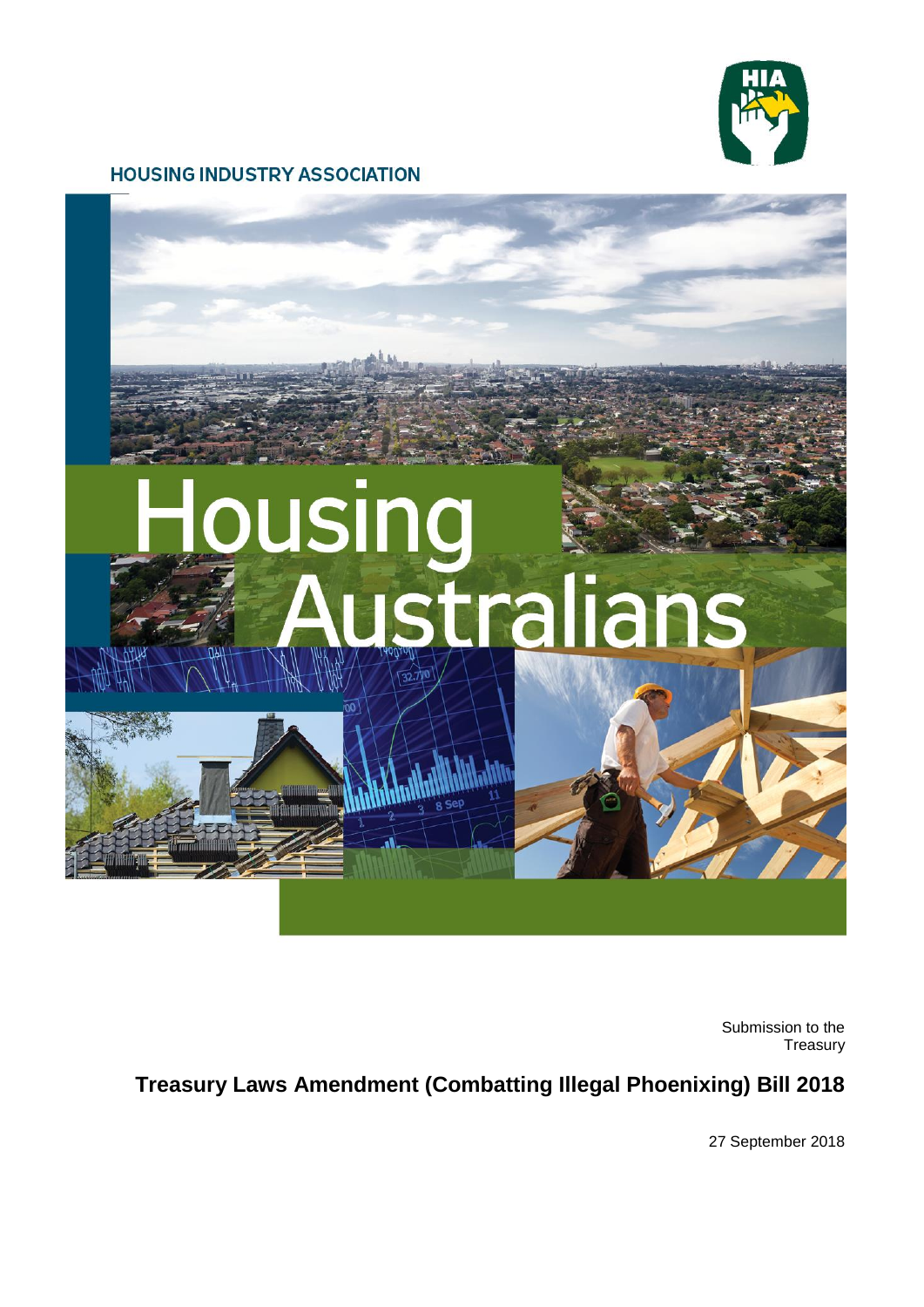#### **HOUSING INDUSTRY ASSOCIATION**





# contents

| 3.1<br>3.2 |  |
|------------|--|
| 3.3<br>3.4 |  |

Housing Industry Association contact:

#### **Melissa Adler Executive Director Industrial Relations and Legal Service**

Housing Industry Association<br>79 Constitution Ave, CAMPBELL Phone: 6245 1300 Email: m.adler@hia.com.au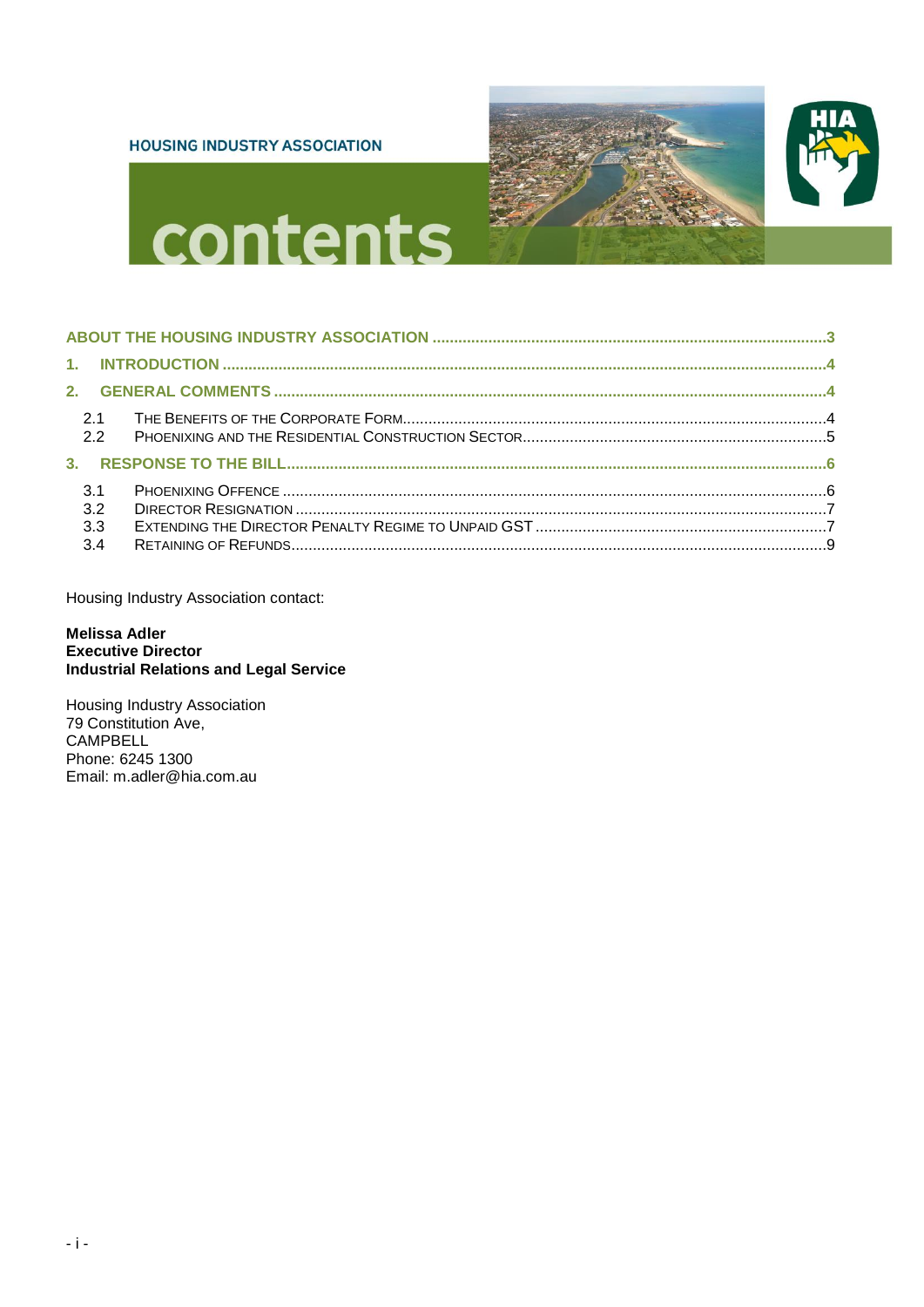# <span id="page-2-0"></span>**ABOUT THE HOUSING INDUSTRY ASSOCIATION**

The Housing Industry Association (HIA) is Australia's only national industry association representing the interests of the residential building industry, including new home builders, renovators, trade contractors, land developers, related building professionals, and suppliers and manufacturers of building products.

As the voice of the industry, HIA represents some 40,000 member businesses throughout Australia. The residential building industry includes land development, detached home construction, home renovations, low/medium-density housing, high-rise apartment buildings and building product manufacturing.

HIA members comprise a diversity of residential builders, including the Housing 100 volume builders, small to medium builders and renovators, residential developers, trade contractors, major building product manufacturers and suppliers and consultants to the industry. HIA members construct over 85 per cent of the nation's new building stock.

HIA exists to service the businesses it represents, lobby for the best possible business environment for the building industry and to encourage a responsible and quality driven, affordable residential building development industry. HIA's mission is to:

"promote policies and provide services which enhance our members' business practices, products and profitability, consistent with the highest standards of professional and commercial conduct."

The residential building industry is one of Australia's most dynamic, innovative and efficient service industries and is a key driver of the Australian economy. The residential building industry has a wide reach into manufacturing, supply, and retail sectors.

The aggregate residential industry contribution to the Australian economy is over \$150 billion per annum, with over one million employees in building and construction, tens of thousands of small businesses, and over 200,000 sub-contractors reliant on the industry for their livelihood.

HIA develops and advocates policy on behalf of members to further advance new home building and renovating, enabling members to provide affordable and appropriate housing to the growing Australian population. New policy is generated through a grassroots process that starts with local and regional committees before progressing to the National Policy Congress by which time it has passed through almost 1,000 sets of hands.

Policy development is supported by an ongoing process of collecting and analysing data, forecasting, and providing industry data and insights for members, the general public and on a contract basis.

The association operates offices in 23 centres around the nation providing a wide range of advocacy, business support including services and products to members, technical and compliance advice, training services, contracts and stationary, industry awards for excellence, and member only discounts on goods and services.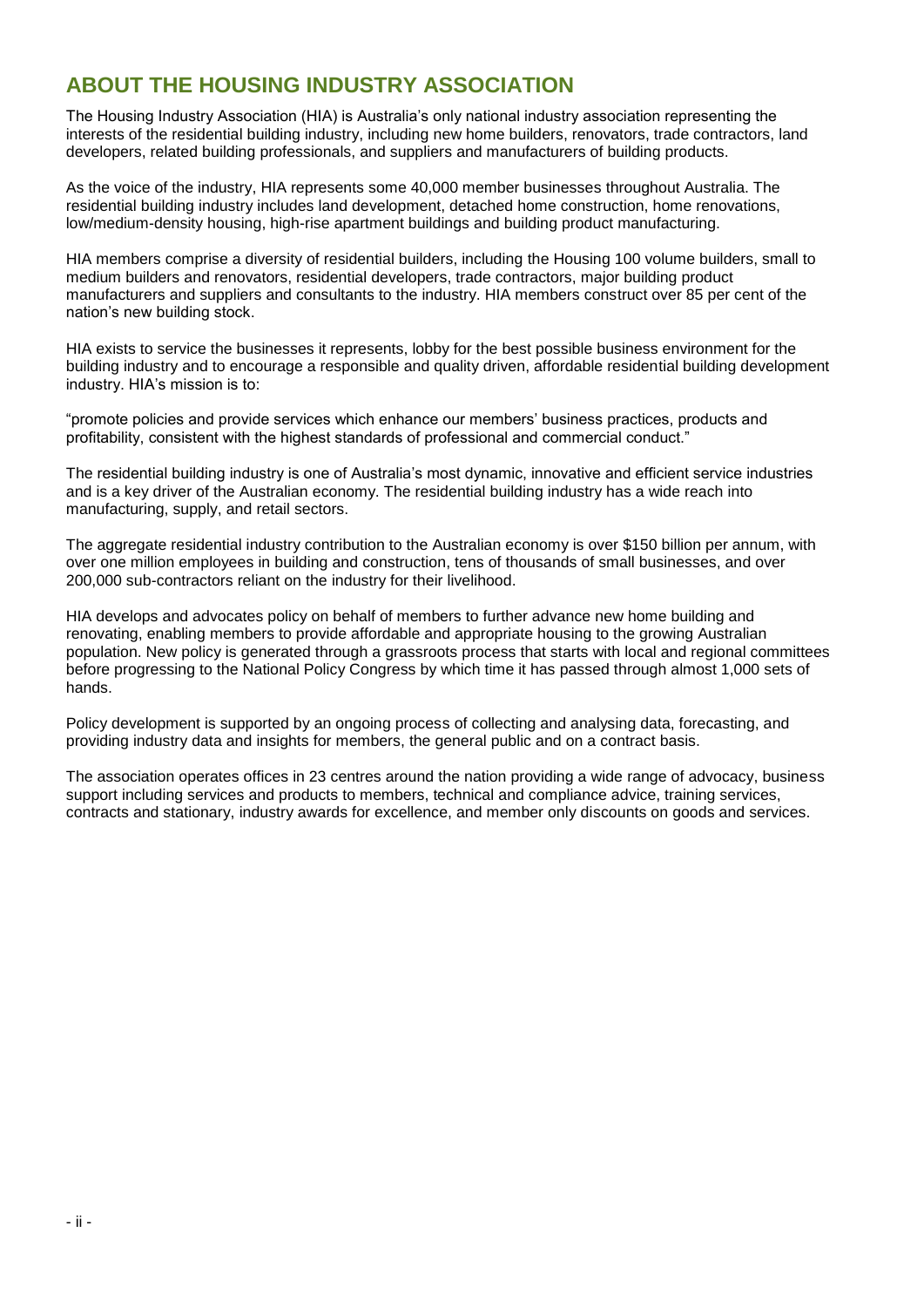# <span id="page-3-0"></span>**1. INTRODUCTION**

On 16 August Treasury released the *Treasury Laws Amendment (Combatting Illegal Phoenixing) Bill 2018* (**Bill**) for comment. HIA provides these submissions in response to the Bill.

In 2017, HIA responded to the discussion paper *Combatting Illegal Phoenixing* (**2017 Discussion Paper**). It is acknowledged that the measures contained in the Bill are based on proposals included in the 2017 Discussion Paper a number of which HIA supported. Similarly HIA supports a number of reforms within the Bill that seek to respond to illegal phoenixing behaviour.

HIA does not support individuals who engage in illegal phoenixing. Individuals who hide behind the shield of a company to incur debts such as payments due to employees and subcontractors without any intention of paying those debts, abuse the corporate form. Those individuals obtain an unfair competitive advantage over the majority of businesses that comply with their obligations and are acting outside their legal obligations and community expectations. Strong punishment and sanctions should apply to such individuals.

HIA does, however remain concerned that some aspects of the Bill amount to "overcapture" and go well beyond the remit granted under the banner of targeting illegal phoenixing activity.

The incorporated entity remains the chosen (and best) legal structure for hundreds of thousands of businesses. Any additional laws should not dilute the economy-wide benefits of incorporation nor simply be another means to address revenue shortfalls.

Further measures to address phoenix activities should primarily target those directors and persons who engage in the practice. Ordinary businesses, many of whom are "mums and dads" never intend to phoenix and should not be penalised merely because at some point their business might fail.

For example, the extension of the director penalty regime for unpaid goods and services taxes (GST) is a measure targeted to all companies, not just those engaged in wrongdoing. It will unnecessarily add to the dayto-day risks of running a small company. Both the Commissioner of Taxation and the ATO currently have broad and extensive asset and debt recovery powers. New laws should not be a substitute for better resourcing and the better use of existing powers.

In HIA's submission, a more appropriate measure would be the introduction of a statutory definition of phoenix behaviour. This would provide directors with clarity and improved certainty in relation to what conduct is captured. Unfortunately the measures in the Bill characterised as a 'phoenixing offence' essentially reflect a liquidators existing ability to claw back transactions considered to be 'voidable'. Whilst the new offences associated with conduct captured by a 'creditor-defeating disposition' are welcomed this approach does little to respond to the harmful impact associated with illegal phoenixing activity on Australia's revenue base and the competitive 'level playing field'.

# <span id="page-3-1"></span>**2. GENERAL COMMENTS**

# <span id="page-3-2"></span>**2.1 THE BENEFITS OF THE CORPORATE FORM**

It is a fundamental principle of company law in Australia (and elsewhere) that a company is a separate legal person, independent of its directors and shareholders. A company is responsible for its own debts and liabilities.

These basic principles are one of the reasons why the corporate form is favoured for the conduct of commercial enterprise. It enables much of the entrepreneurship, investment and innovation that facilitates economic growth.

Incorporation means an investor can share in the profits of an enterprise without being involved in its management. It provides structures for joint ventures; continuing trusteeship; fund management; and, the coenjoyment of property.

Importantly, incorporation enables a business to carry on with a perpetual existence. It is not dependent on the life of the owner/manager. Even if the shareholders, directors, and officers come and go, the corporation carries on. This permanency means that management can make long-term decisions for the business. Investors also

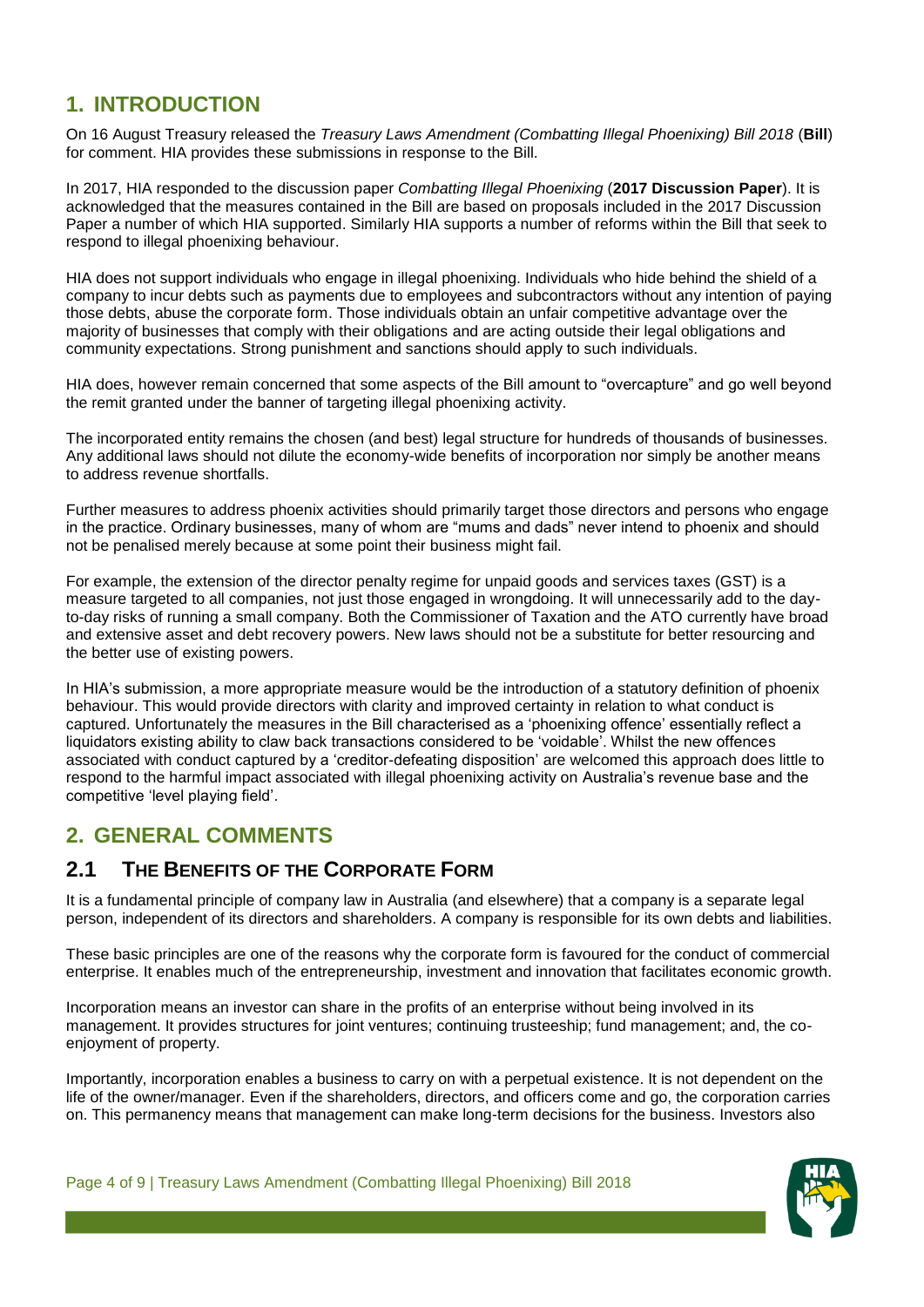have a better chance to see a return on their money. The majority of companies are established with a view to this permanency.

In the residential building industry, the corporate structure is adopted by many businesses as this is the best way to enable management of the various business functions from general and financial administration to sales, marketing, ordering, design and occupational health and safety.

Despite incorporation being a popular business structure, many small residential builders and contractors still continue to operate as sole traders and do not want to spend the time or the money it would take to create a separate business entity. Incorporation carries increased paperwork and accounting costs that are considered too burdensome.

The measures contained in the Bill need to take into account the existing regulatory burden and obligations of company directors and officers into account.

### <span id="page-4-0"></span>**2.2 PHOENIXING AND THE RESIDENTIAL CONSTRUCTION SECTOR**

HIA notes that the construction industry is a focus for much of the commentary on measures to combat illegal phoenixing.

According to ASIC the "construction" industry appears largely represented in the overall number of insolvencies across the economy.

It should however be recognised that the construction industry is not homogenous.

The industry is divided amongst those businesses operating in detached residential, multi-residential, renovation, commercial, public infrastructure and civil works sectors. There are also a range of different categories of business and practitioner - from property developers and joint venture capital investors to commercial head contractors, builders, subcontractors and consultants.

Adopting a corporate structure is regarded as an appropriate risk management strategy to respond to project and business risks.

During a project, the first risk that threatens solvency is financial. Cost overruns can result from a number of reasons including poor estimating, under-budgeting, overly optimistic pricing or cut price tendering, poor coordination between design professionals and the trades, delayed project stage payments, and changing client demands.

The second risk relates to time. Time overruns (and delayed payments) can have devastating financial consequences for businesses in the construction industry.

The final risk relates to the design of the building. There is a risk that the completed building will not meet the owner's needs.

After the construction phase, ongoing responsibility for defects and warranties is a key risk.

Some businesses manage these risks by using asset-poor, project specific companies.

HIA does not seek to discount phoenix behaviour when it occurs, however it is important to recognise that these project specific vehicles are not as commonly used in the detached housing sector of the construction industry as they may be in other sectors.

HIA rarely comes across residential builders who deliberately sabotage the solvency of their business.

In HIA's experience, some companies in the sector fail because of poor business administration while others collapses due to the actions of third parties, most notably non-payment.

There are elements of the regulatory framework that apply to residential (domestic) building work nationally, including the unique licensing and homeowners warranty insurance system, that reduce the ability for directors

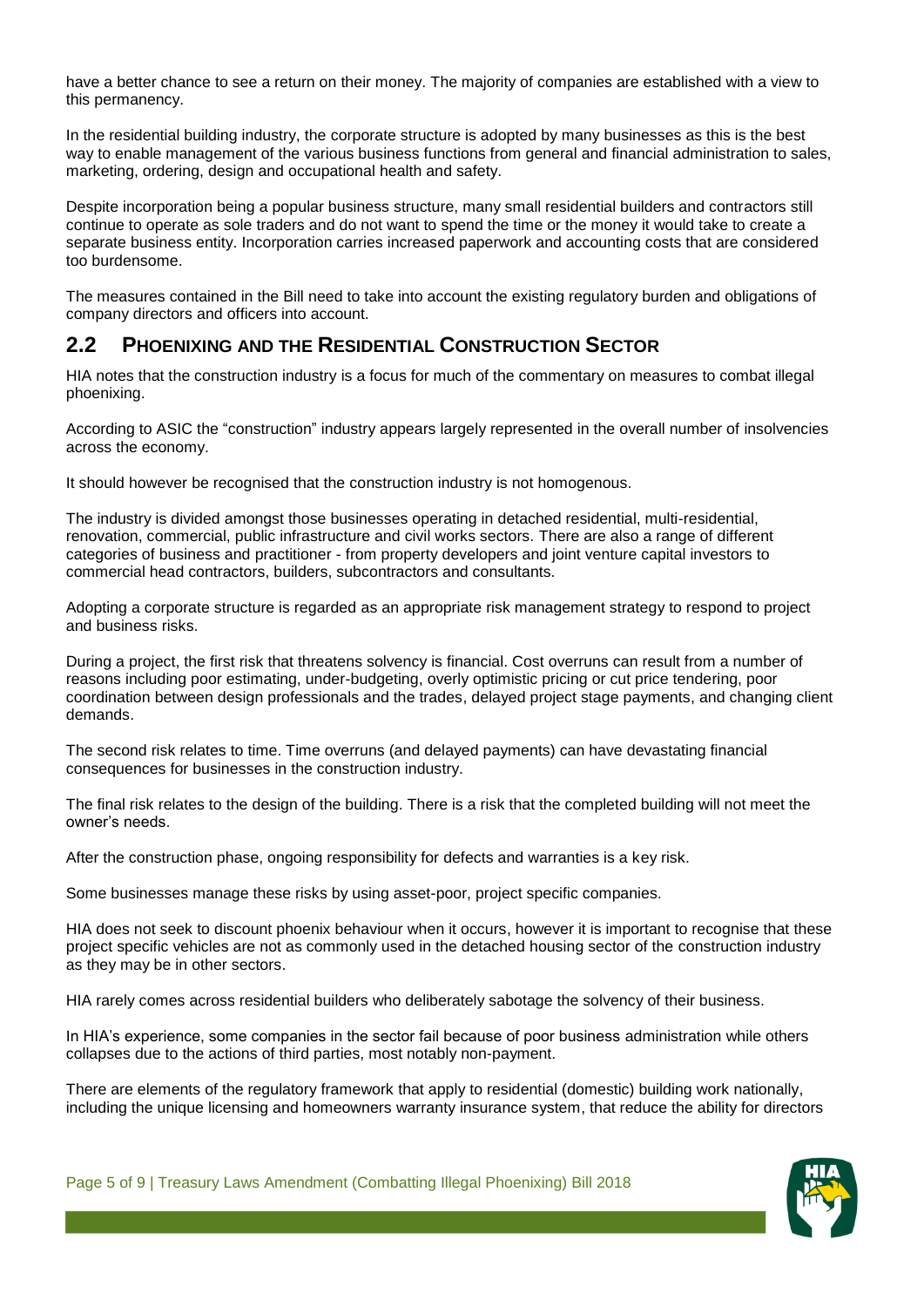of residential building companies to utilise phoenix arrangements.

Firstly, in all states and territories builders need a builder's licence or registration to contract, sub-contract or advertise, to undertake residential building work.

As part of the licensing eligibility process, applicants are subject to strict financial and personal probity requirements. There are existing exclusions for bankrupts. Directors who have controlled an insolvent company may be automatically excluded or otherwise will fail the "fit and proper" person requirements.

In Western Australia, for instance, under the *Building Services (Registration) Act 2011*, a building company is strictly prohibited from trading without a nominated supervisor and risks significant fines for non-compliance.

Under Section 18, the WA Building Commission has the power to require an applicant or renewing practitioner to satisfy the Board about sufficient material and financial resources. The Commission also has inquisitorial powers to investigate a builder's activities, including financial competence.

There are also ineligible person provisions within this section that prohibit certain persons involved in previous company and business failures from taking part in the management and supervision of building work. Similar laws exist in all States and Territories.

The Queensland government also recently passed legislation to address phoenixing including broad exclusions of 'shadow directors' and 'influential persons'.

Those who have been involved with failed 'construction companies' outside of Queensland are also expressly excluded from obtaining a licence.

Another defining feature of the residential building industry is the mandatory regime of builder's indemnity or Home Warranty Insurance (HWI). HWI operates in every jurisdiction except for Tasmania.

Since 2001, HWI schemes have been one of "last resort". This means that a consumer can access the benefit of the policy of insurance when the builder dies, disappears or is insolvent.

In New South Wales, there is also a fourth trigger that enables a consumer to claim on the policy of warranty insurance when a builder fails to comply with a monetary order issued by the Court or Tribunal.

The operation of mandatory HWI under which the insurer provides a completion guarantee to a home owner in the event of a builders' insolvency means that a builder's financial position is consistently monitored by their insurer.

Before granting eligibility, an insurer reviews a builder's business history and finances to assess their risk. Insurers impose an annual turnover limit on builders based on their assessment of the value of works that a builder can prudently undertake given their financial position.

In some circumstances, insurers require a financial security or deed of guarantee or indemnity of some form before granting eligibility.

These types of measures do not apply in other sectors of the construction industry and they should be recognised when finalising the proposed legislation.

# <span id="page-5-0"></span>**3. RESPONSE TO THE BILL**

### <span id="page-5-1"></span>**3.1 PHOENIXING OFFENCE**

The Bill introduces a new offence labelled a 'creditor-defeating disposition'.

A 'creditor-defeating disposition' captures the transfer of company assets that prevents, hinders or significantly delays creditors access to the company's assets on liquidation. Such transactions may be a voidable transaction recoverable by the liquidator on application to ASIC or the Court.

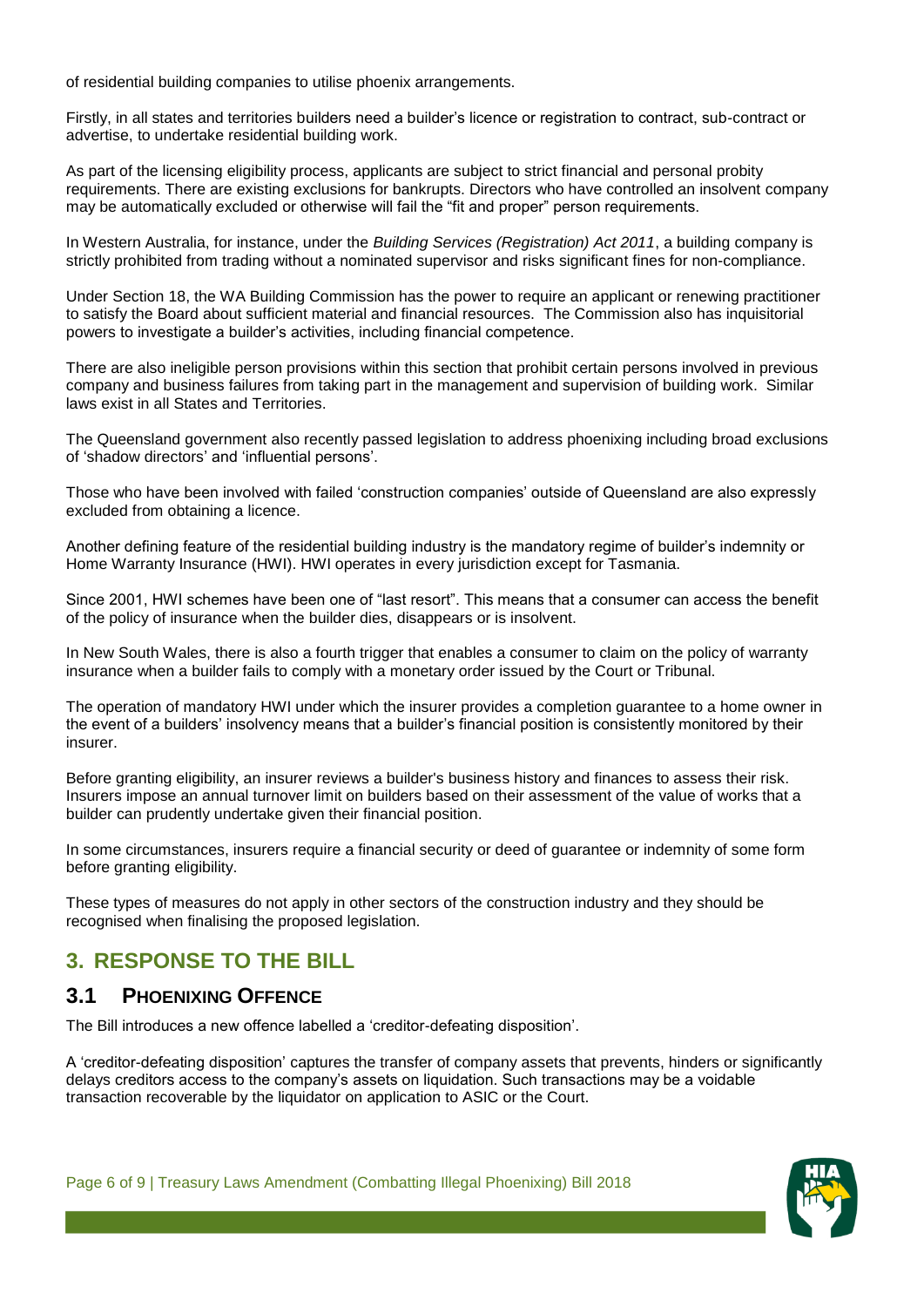Those involved, including those that facilitate 'creditor-defeating disposition' transactions may be subject to criminal charges, civil penalties and compensation orders.

HIA supports the proposed provision and supports moves that extend culpability to advisors and those facilitating illegal behaviour.

HIA is concerned that the approach largely mirrors, and potentially overlaps with, existing provisions that deem transactions as voidable under circumstances in which the transaction occurred while the business was insolvent or when directors knew, or should have reasonably known, that the business was insolvent. It is equally arguable that a 'creditor-defeating disposition' falls within one of the existing categories of voidable transactions i.e. unfair preferences and/or uncommercial transactions.

While the introduction of criminal charges and civil penalties accompany such activities is welcomed the approach is not novel or one that strikes at the heart of problem.

HIA maintains that an express definition of illegal phoenixing activity is needed.

While HIA understands that providing a definition has been a longstanding topic of debate, given the difficulties in arriving at a definition that does not capture legitimate businesses or alternatively enables exploitation of loopholes by potential phoenix operators. Nonetheless, HIA considers the time has come to provide greater certainty and a legal distinction between legitimate business restructures and potential illegal phoenixing activities.

The University of Melbourne's Helen Anderson has stated that legal phoenix activity covers situations where the previous controllers start another similar business, using a new company when their earlier company fails, usually in order to rescue its business. Illegal phoenix activity involves similar activities, but the intention is to exploit the corporate form to the detriment of unsecured creditors, including employees and tax authorities. The illegality here is generally because of a breach of directors' duties in failing to act properly in respect of the failed company and its creditors.

There is also the more sophisticated case of companies that adopt phoenix activity as a business model from the outset.

An offence of illegal phoenixing must be directed to the deliberate and systematic liquidation of a corporate trading entity which occurs with the fraudulent or illegal intention to:

- avoid tax and other liabilities, such as employee entitlements; and
- continue the operation and profit taking of the business through another trading entity.

The offence should include a defence that a company and/or a director will not be guilty of illegal phoenixing were the behaviour was directed at the honest resurrection of a company.

### <span id="page-6-0"></span>**3.2 DIRECTOR RESIGNATION**

HIA supports Schedule 2 of the Bill.

### <span id="page-6-1"></span>**3.3 EXTENDING THE DIRECTOR PENALTY REGIME TO UNPAID GST**

HIA opposes Schedule 3 of the Bill which proposes amending the Director Penalty Regime to add liability for unpaid goods and services tax (GST) making individuals personally liable for unpaid GST.

As a strict liability offence the provisions go well beyond the remit of capturing illegal phoenix activity. The measure will apply indiscriminately and will penalise individuals with no intent to avoid the payment of GST by engaging in illegal phoenixing activity.

The Director Penalty Regime was introduced in 1993 to give the ATO power to make company directors personally liable for unpaid company taxation debts. It was originally limited to unpaid withholding tax for wages.

Section 269-15 of Schedule 1 to the *Taxation Administration Act 1953* provides that the directors of the company (from time to time) on or after the initial day (the day when the company 'withholds an amount') must cause the company to comply with its obligation.

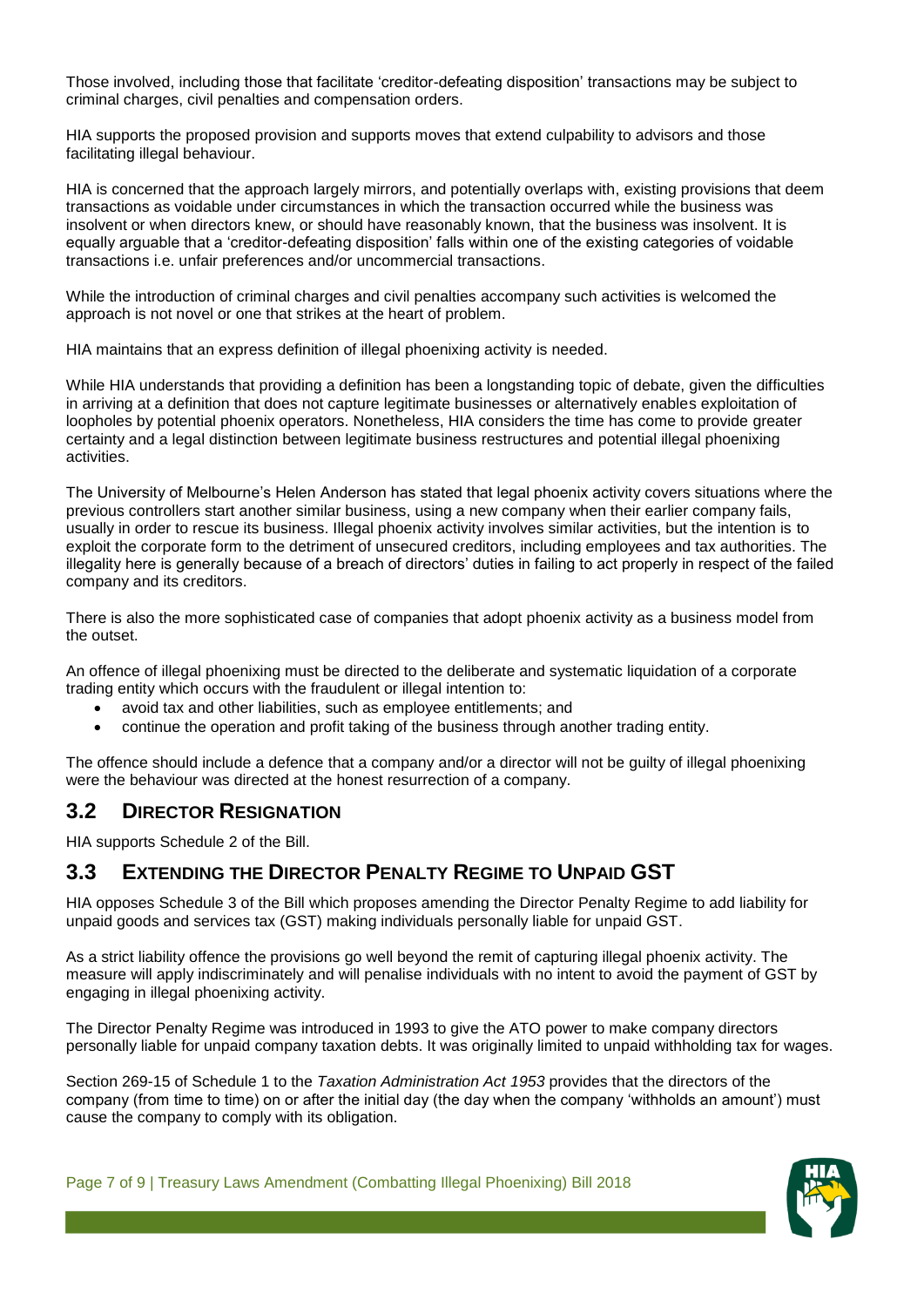The director's obligation to cause the company to meet its obligation to pay a PAYG withholding or SGC liability commences from the time an amount is withheld or the end of the SGC quarter respectively.

This obligation continues until:

- the company complies with its obligation; or
- an administrator of the company is appointed under section 436A, 436B or 436C of the Corporations Act; or
- the company begins to be wound up.

According to the Explanatory Memorandum to the *Tax Laws Amendment (Transfer of Provisions) Bill 2010*:

*"the penalty regime reflects the public duty on directors to ensure that amounts withheld from payments to third parties are promptly forwarded to the Commissioner. The public duty arises because withheld amounts are similar in nature to amounts held on trust. That is, the directors are in a position of trust and have a duty to protect those monies until they have been forwarded to the Commissioner."*

These rules can have a harsh application as the time allowed within which to arrive at an agreement with the Commissioner, appoint an administrator, or commence the winding up of the company is very short.

Unlike PAYG and superannuation, GST is an indirect broad based tax.

After 17 years, the basic operation of the tax may now be well known, but it is still quite a complex tax as it applies to certain transaction.

Under the GST laws, all prices and monetary consideration are treated as GST inclusive. The "supplier" is liable for GST on taxable supplies that it makes, however the supplier does not have a legislative right to charge an additional amount for GST to the recipient of its taxable supply. It becomes a contractual issue to ensure that a supplier can recover an additional amount in a position of trust and have a duty to protect those monies until they have been forwarded to the Commissioner.

Land sales, in particular real property transactions, have consistently given rise to complex and intricate GST issues for taxpayers.

Further for small businesses, the implications of accounting GST on either a cash or non-cash (accrual) basis may greatly affect the cash flow of their business, as GST is payable on sales for which payment has not yet been received. This can leave businesses substantially out of pocket, even if GST can also be claimed on unpaid expenses if you hold a tax invoice.

This type of proposal represents a fundamental overhaul to the personal liability of all directors, not just those involved in phoenix activity.

GST compliance is one of the largest sources of red tape burden for HIA's members.

HIA notes that MYOB has estimated that the time lost to GST compliance for the approximate 2,000,000 small businesses in Australia equates to a productivity cost of \$13.5 billion.

Adding the threat of personal lability for unpaid GST will further add to this burden.

#### *Other changes to the Director Penalty Regime*

HIA notes that the Explanatory Memorandum identifies amendments contained within the *Treasury Laws Amendment (Measures No. 4) Bill 2018.*

It is unclear whether those measures, particularly as they relate to the 'lock down rule' would apply if this directors were to become personally liable for GST.

HIA submit that measures currently before Parliament be finalised before moving forward with additional reforms.

Page 8 of 9 | Treasury Laws Amendment (Combatting Illegal Phoenixing) Bill 2018